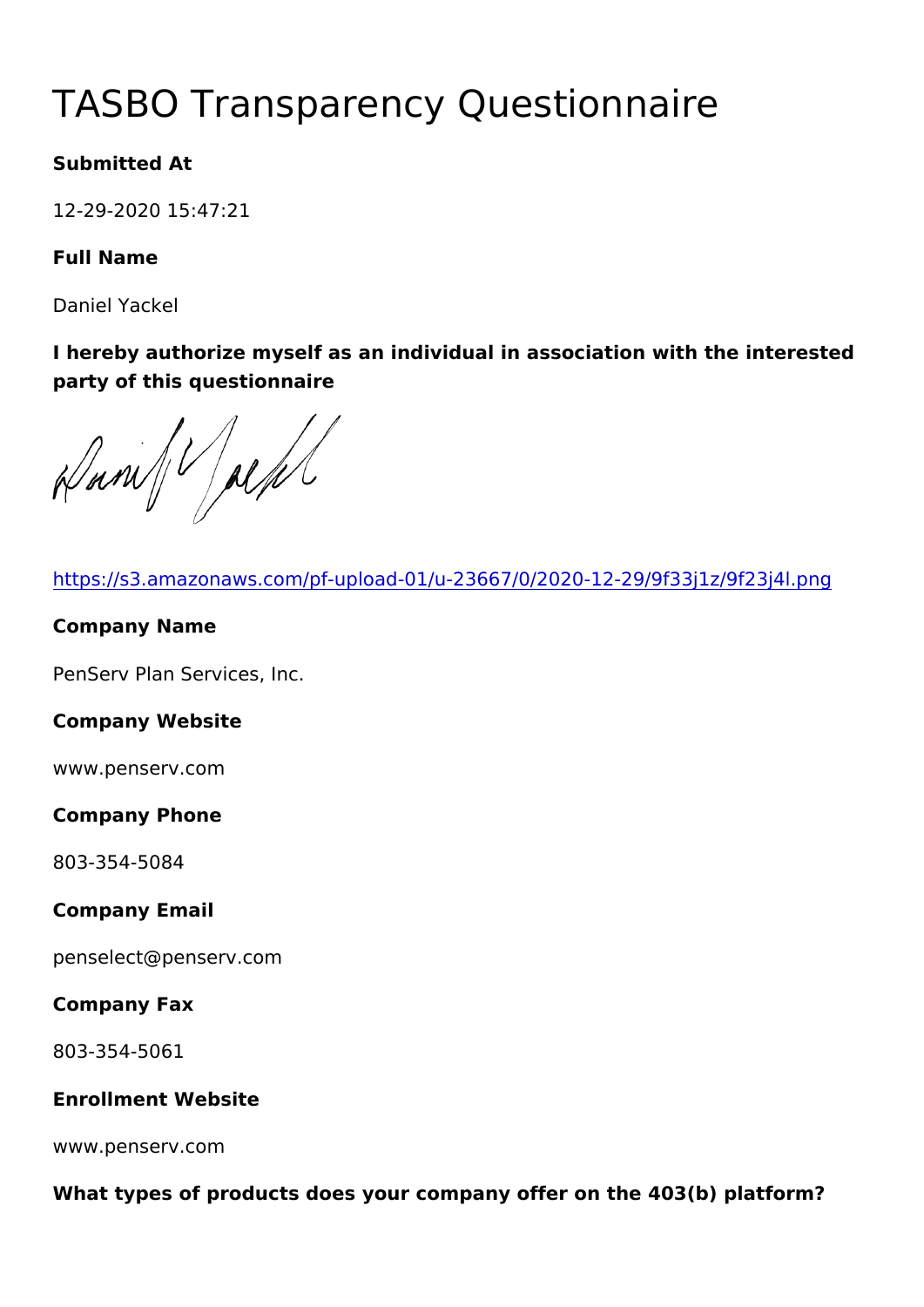Mutual Funds Platform

## **What are your 403(b) Assets Under Management?**

\$4B-6B

**What is your rating?** 

N/A

**Is your organization licensed by Texas Department of Insurance (TDI)?**

Yes

**As of 9/1/2019, do you agree to offer and sell only products that met former Teacher Retirement System of Texas (TRS) Requirements as of 9/1/2019?**

Yes

**Has your organization ever been petitioned into bankruptcy or insolvency in the last 10 years?**

No

**Has your organization or any of its officers been cited, or reprimanded by any regulatory agency within the past ten years?**

No

# **What enrollment options does your company offer?**

Online, Mail, Phone

## **How are clients able to make changes to their accounts?**

Online, Phone

# **Do you offer specific investment advice to individual 403(b) account holders?**

No

**Does your organization have experience in providing 403(b) qualified investment products and have a specialized department dedicated to the service of 403(b) qualified investment products?**

Yes

**Does your organization require that each of its representatives are properly licensed and qualified, by training and continuing education, to sell and**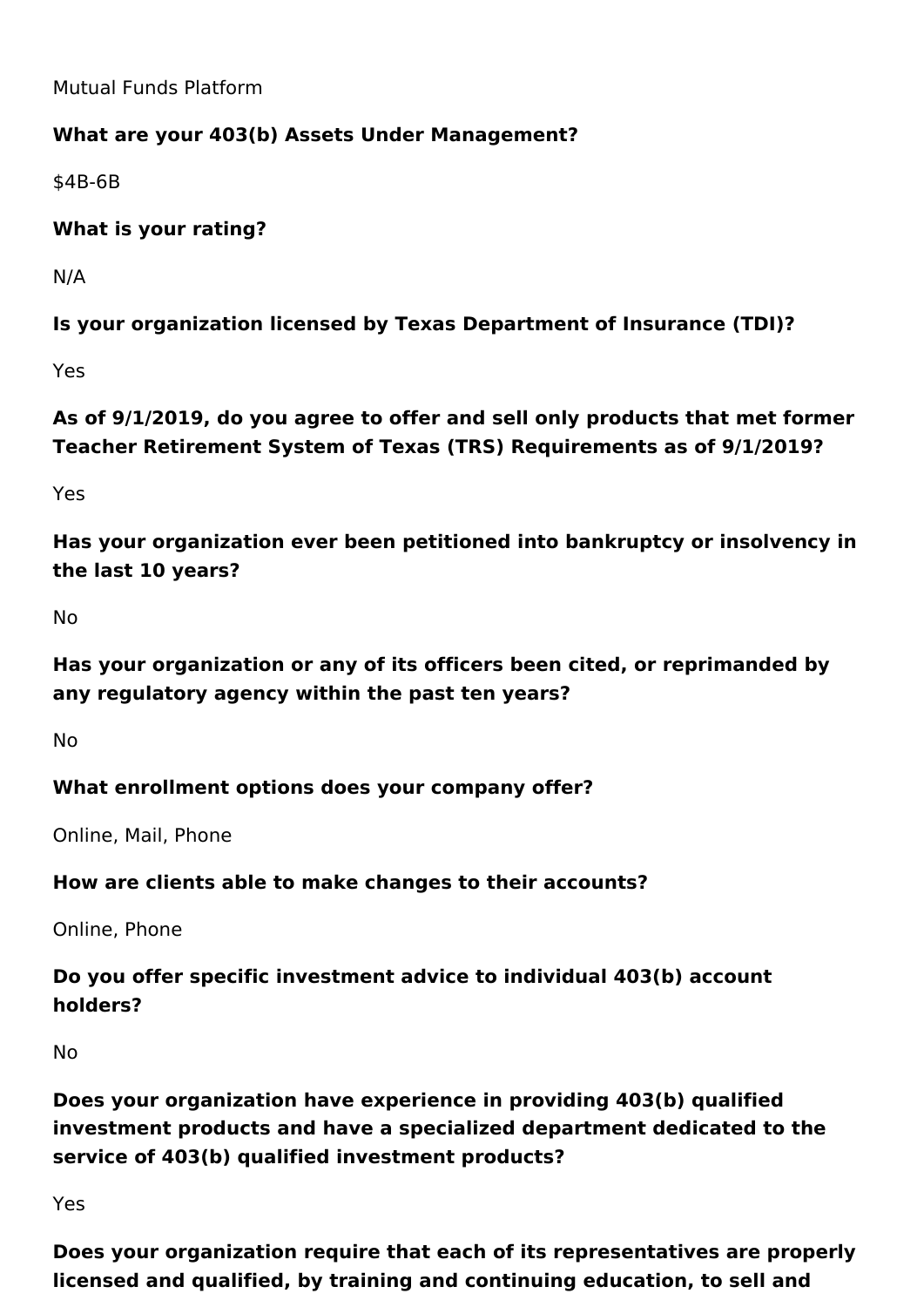#### **service the company's eligible qualified investments?**

Yes

## **Does your sales force consist of captive agents or brokers?**

Brokers

# **If your organization uses commissioned sales representatives, will you commit to limit the number of representatives working with a particular school district? If so what will this limitation be (e.g., no more than X, X number of representatives per Y number of employees, etc.)?**

Yes. We will commit to limit the number of sales representatives and will coordinate with the schools and/or their TPA's.

## **What products do you currently actively offer?**

Mutual Funds- Platform Access

## **Share Class**

Institutional

#### **What is your management fee?**

Asset Management: 0.20% of Average Account Balance

## **What are your Distribution and/or service 12b-1 Expenses?**

Distributions: \$50; No 12b-1 Fees (platform does not utilize funds with 12b-1 fees)

## **What are your Other Fees & Expenses?**

Inveestment Fiduciary: 0.10%; Advisor Servicing (optional): Variable, Annual Account Administration: \$50

## **What are your Acquired Fund Fees & Expenses?**

N/A. The platform uses only non-proprietary mutual funds.

## **Do you allow loans?**

Yes

## **If yes, what is your Loan Fixed Dollar Fee?**

Loan Generation: \$70; Annual Loan Administration: \$60